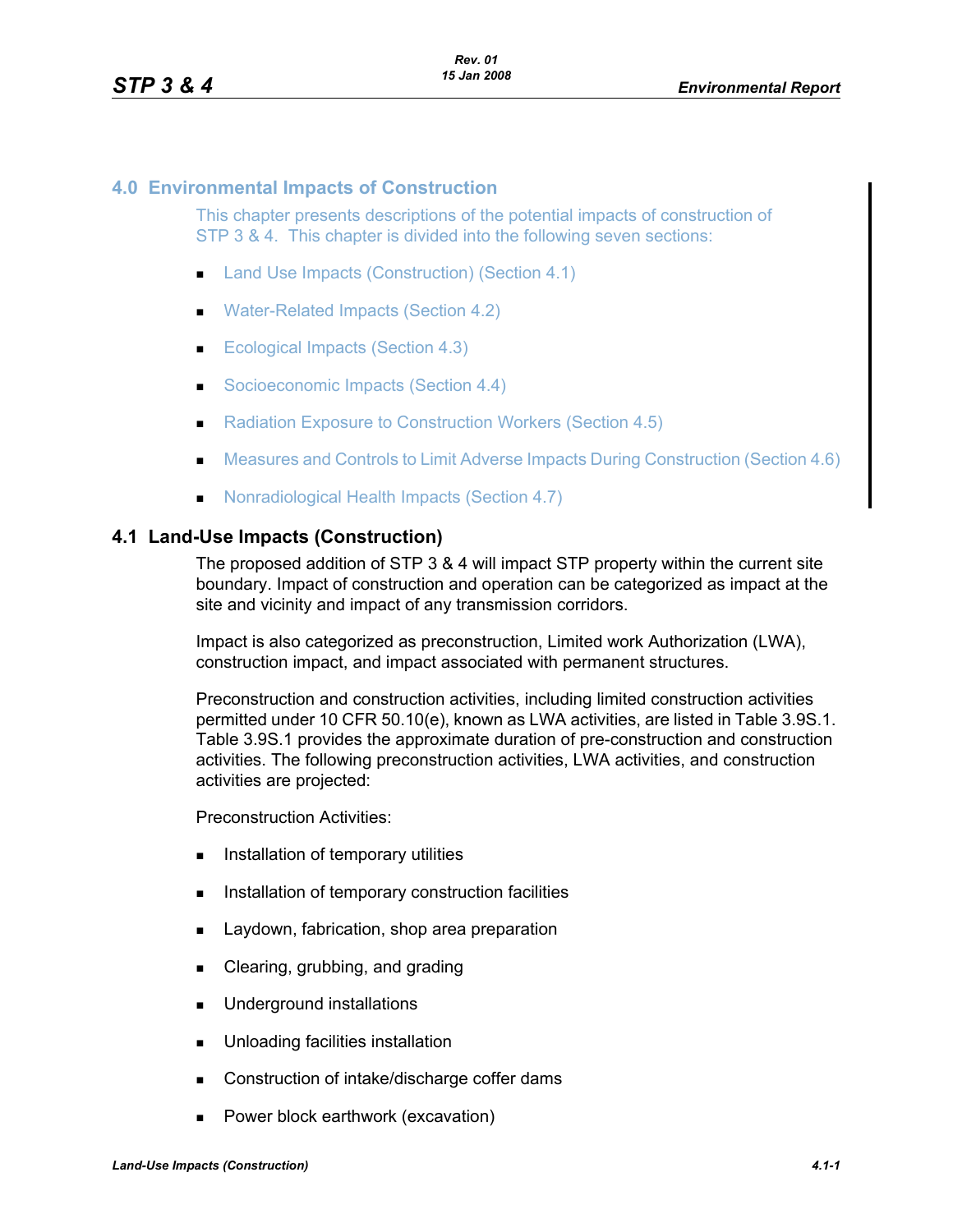LWA Activities (for structures, systems, and components as defined in 10 CFR 50.10(a)(1)):

- **The driving of piles**
- Subsurface preparation
- **Installation of foundations**
- **Placement of backfill, concrete, or retaining walls within an excavation**
- In-place assembly, erection, fabrication or testing

COL Construction Activities:

- **Construction of main power block building/structures**
- Circulating water intake and pump house
- **Ultimate heat sink cooling tower and pump house**

Upon completion of construction activities, surface and subsurface features would be restored in accordance with landowner and permit/consent requirements (Subsection 3.9S.2.11).

Construction activities and potential land-use impacts to the site and vicinity are presented in Subsection 4.1.1. Potential impacts along transmission corridors and offsite areas are addressed in Subsection 4.1.2. Subsection 4.1.3 describes potential impacts of the proposed project construction activities associated with historical and cultural resource properties at the site and vicinity.

# **4.1.1 The Site and Vicinity**

# **4.1.1.1 Impact Assessment (direct)**

Before construction of STP 1 & 2 in the early 1980s, land within the site boundary would have been classified as agricultural, forest, or rangeland (see Figure 2.2-1 and Table 2.2-1). Subsection 2.2.1.1 identifies land-use classification at the site based on NOAA categories. Of the approximately 12,220 acres within the STP property (Table 2.2-1), approximately 57.5% comprises water, 33.1% agricultural land, 8.8% forest land, with the remaining land use (0.7%) classified as rangeland. Cattle are permitted to graze on a small portion of STP land adjacent to the Colorado River. This area is located iust within the eastern boundary of the STP property, south of the STP barge slip.

Land use within six miles of the STP site is discussed in Subsection 2.2.1. Land use is predominantly agricultural, but there is also commercial fishing in the lower Colorado River, East and West Matagorda Bays, Gulf Intracoastal Waterway, and the Gulf of Mexico (Reference 4.1-1). Recreational use areas within six miles of the STP site include the Lower Colorado River Authority (LCRA) Park.

 $\mathbf I$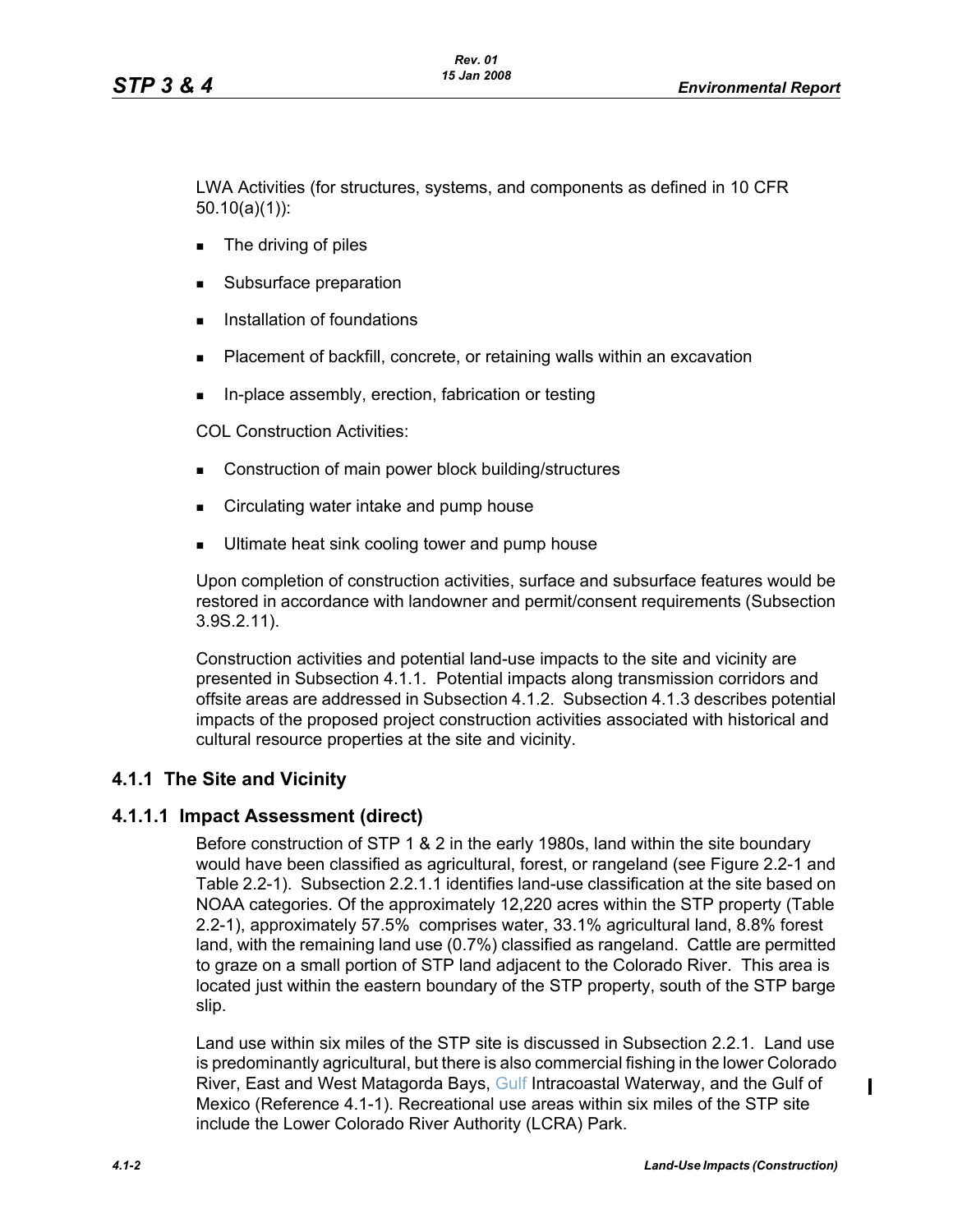All temporary and new permanent facilities associated with the construction of STP 3 & 4 are located within the existing STP site boundary, on land areas previously disturbed by construction (Reference 4.1-2). STPNOC concludes that the site landuse impacts upon completion of all construction activities would be SMALL and would not warrant mitigation.

Land directly affected by construction would be confined to the existing site and only those transmission corridors contained within the site boundary (fenceline). There are no new offsite transmission lines or corridors required to support STP 3 & 4 (Subsection 2.2.2.2). Transmission lines and offsite areas are further discussed in Subsection 4.1.2. Areas that would be disturbed by site construction are located primarily to the west of the existing STP 1 & 2, as shown in Figure 3.9S-1.

Of the approximately 12,200 acres located within the site boundary (fenceline), approximately 770 acres would be disturbed for long-term or short-term construction activities associated with construction of STP 3 & 4 and their supporting facilities. Since there is no zoning in Matagorda County, no rezoning would be required for this project (Reference 4.1-3). All land that would be impacted during construction of STP 3 & 4 is within the STP site boundary, and was previously disturbed during construction of STP 1 & 2 (References 4.1-2 and 4.1-4).

A heavy haul road would be constructed from STP 3 & 4 to the existing road to the barge slip to accommodate large construction vehicles (Subsection 3.9S.3.2). This heavy-haul road would be approximately 2.5 miles long and approximately 50 feet wide and provide access from the east side of the site to the west side of the site where construction of STP 3 & 4 would take place. The construction workforce would use the existing south extension from Farm-to-Market (FM) 521 to access STP 3 & 4 (see Figure 3.9S-1). The construction workforce would avoid the existing East Site Access Road in order to minimize disruption of traffic patterns to STP 1 & 2 (Subsection 3.9S.3.2).

Approximately 90 acres of the approximately 770 acres disturbed during site preparation and construction would be dedicated permanently to the new units and their supporting facilities (power block, cooling tower, switchyard)(see Figure 3.9S1). The remaining disturbed acreage would be used for temporary construction facilities, laydown areas, construction parking areas, and borrow/spoil storage (Subsection 3.9S.3). Temporary construction laydown areas would be located to the north and south of the STP 3 & 4 power block construction area. Temporary construction facilities would also be located south of the STP 3 & 4 power block construction area. Construction parking lots and borrow/soil storage would generally be to the west of the new STP 3 & 4 construction area. The acres of land that would be dedicated to the new units and their supporting facilities are indicated in Table 4.1-1. The permanent structures and facilities include:

- Road and rail construction
- Security construction
- Reactor Building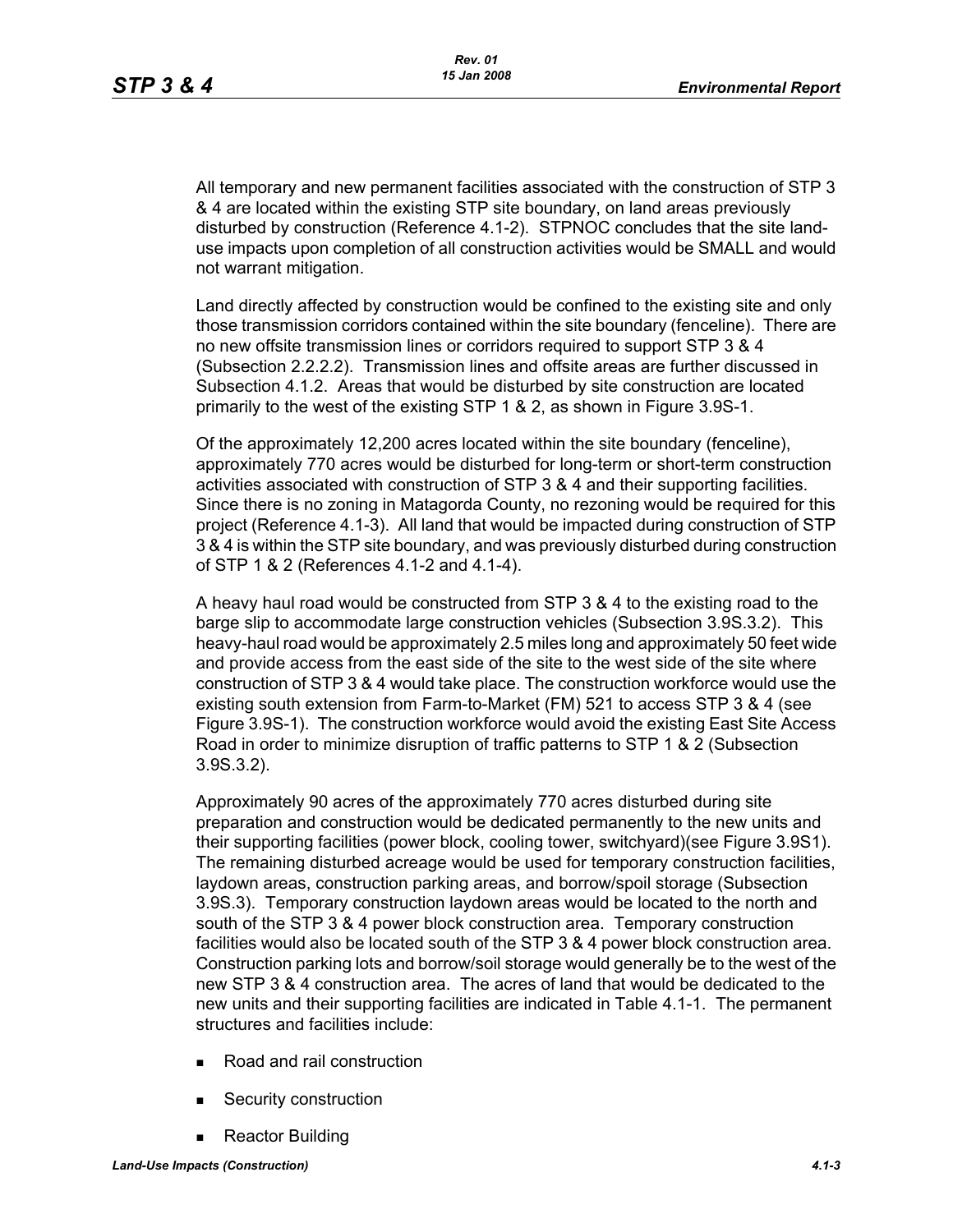$\mathbf I$ 

- Control Building
- **Turbine Building**
- **Fire Protection pump house**
- Radwaste Building
- **Service Building**
- Switchyard and installation of the main transformers
- **Administration, simulator, and training facility buildings**
- **EXECT** Circulating water intake, discharge, and pump house
- **Ultimate heat sink Heat Sink (UHS) basin, cooling towers and UHS pump houses** (hereafter called cooling tower)
- Yard tanks

No existing utilities cross the STP property. Upon completion of construction activities, surface and subsurface features would be restored in accordance with landowner and permit/consent requirements (Subsection 3.9S.2.11).

All site preparation and construction activities would be conducted in accordance with federal, state, and local regulations. As described in Subsection 3.9S.2, STPNOC would acquire all necessary permits and authorizations and implement environmental controls (such as a Storm Water Pollution Prevention Plan [SWPPP] in accordance with Texas Pollutant Discharge Elimination System [TPDES] program) before earth disturbing activities begin. Site preparation and construction activities that would affect land use include clearing, grubbing, excavating, grading and stockpiling. Measures used to limit adverse impacts during construction are outlined in Table 4.6-1.

Permanently disturbed areas within the site would be contoured and stabilized in accordance with design specifications. When necessary, revegetation would comply with site maintenance and safety requirements. Methods to stabilize areas, prevent erosion and sedimentation, and reduce polluted runoff would comply with applicable laws, regulations, permit requirements, good engineering and construction practices, and recognized Best Management Practices (BMPs). The State of Texas does not have their own Storm Water Management BMP handbook; however, all construction sites with a disturbed area of one acre or larger are required to comply with the Clean Water Act requirements to reduce polluted runoff. These requirements include coverage under the State of Texas TPDES permit, development and implementation of a SWPPP, weekly inspections and documentation of runoff controls, and notification of regulatory authorities when the site has been stabilized. Applicable industry guidance would be followed to reduce stormwater quantity, improve stormwater quality, and protect receiving water and downstream areas.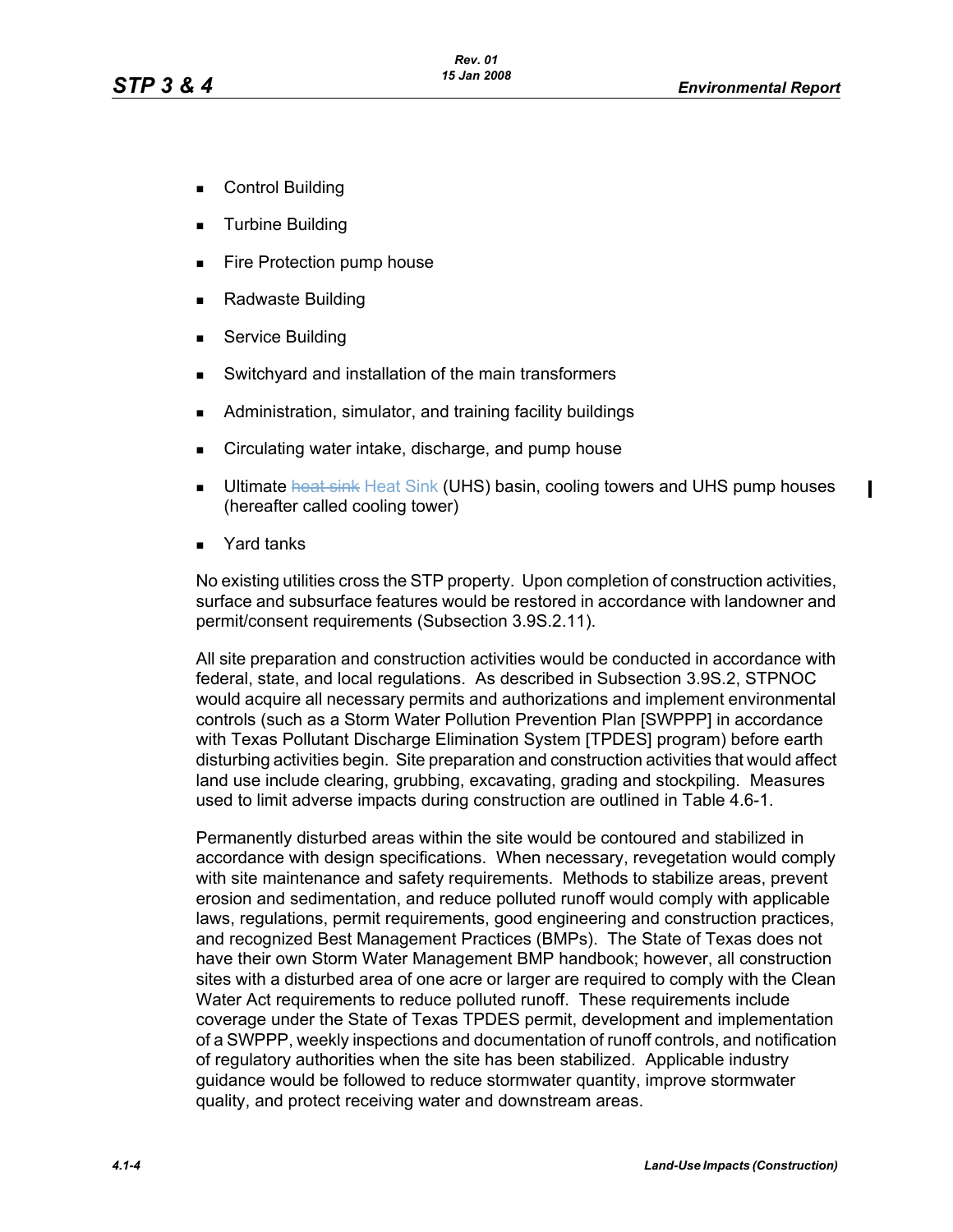Construction activities within the site would not take place within a floodplain (Reference 4.1-5). However, the STP property is located almost entirely within the coastal zone as defined by the Texas Coastal Management Program (CMP) Coastal-Management Zone (CMZ) (Figure 2.2-1), therefore SMALL to MODERATE construction impacts would take place within a the coastal zone (Subsection 2.2.1.1). Additional impacts to land secondarily affected by construction, as related to the CMZ, are discussed in Subsection 4.1.1.2 Section 4.1. To mitigate impacts, STPNOC would maintain communication with local and regional governmental and nongovernmental organizations (e.g., LCRA, FEMA, etc.) to verify that construction activities comply with the CMP.

Approximately 114 acres (110 manmade and 3.9 non-jurisdictional) of both nonjurisdictional and man-made wetlands can be found on the STP site (Figure 2.4-3). The man-made wetlands totaling 110 acres (Reference 4.1-1) are located approximately 1800 feet north of the essential cooling pond. These wetlands would not be disturbed by construction activities. Non-jurisdictional wetland areas (a total of 12, equaling 3.9 acres) are found primarily on the STP site approximately 5000 feet southwest of STP 2, and approximately 500 feet northwest of the main coolingreservoir Main Cooling Reservoir berm. One wetland (wetland No. 001), 0.165 acre in size, is located in the cooling tower footprint and will have to be filled. The other nonjurisdictional wetlands are located in areas designated as temporary laydown and spoil areas. To the extent practical, these sites will be avoided during the construction phase, thus limiting direct impacts. STP would use silt fences and other erosion control devices, as needed, to help mitigate the possibility of surface water runoff from proposed construction activities impacting the STP site's surface water drainage features. (for more information, see Subsection 4.3.1.1).

Care would be taken so that sensitive areas are not impacted by other construction activities. As shown in Figure 3.9S-1, where possible, locations for temporary construction facilities have been carefully selected to avoid man-made or nonjurisdictional wetland areas within the STP property.

STPNOC has surveyed this area for threatened and endangered species as described in Subsection 2.4.1 and has found that permanent and temporary land use changes at the site as a result of construction of STP 3 & 4 would not result in adverse impacts to either federal or state-list of endangered or threatened species, nor critical habitats (see Subsection 4.3.1.1).

NUREG-1555 acknowledges that impact on less than 500 (1235 acres) usually has minor effects. Since the expected impact at STP encompasses only 770 acres of land the impact is expected to be minor.

### **4.1.1.2 Land-Use Plans**

There are no federal, state, regional, or county land-use plans for this area. Since there is no zoning in Matagorda County, no rezoning would be required for this project (Reference 4.1-3). The Matagorda County Economic Development Corporation (MCEDC) has prepared a Strategic Plan for Economic Development (Reference 4.1- 6) that covers the communities of: Bay City and Van Vleck, Blessing, Markham and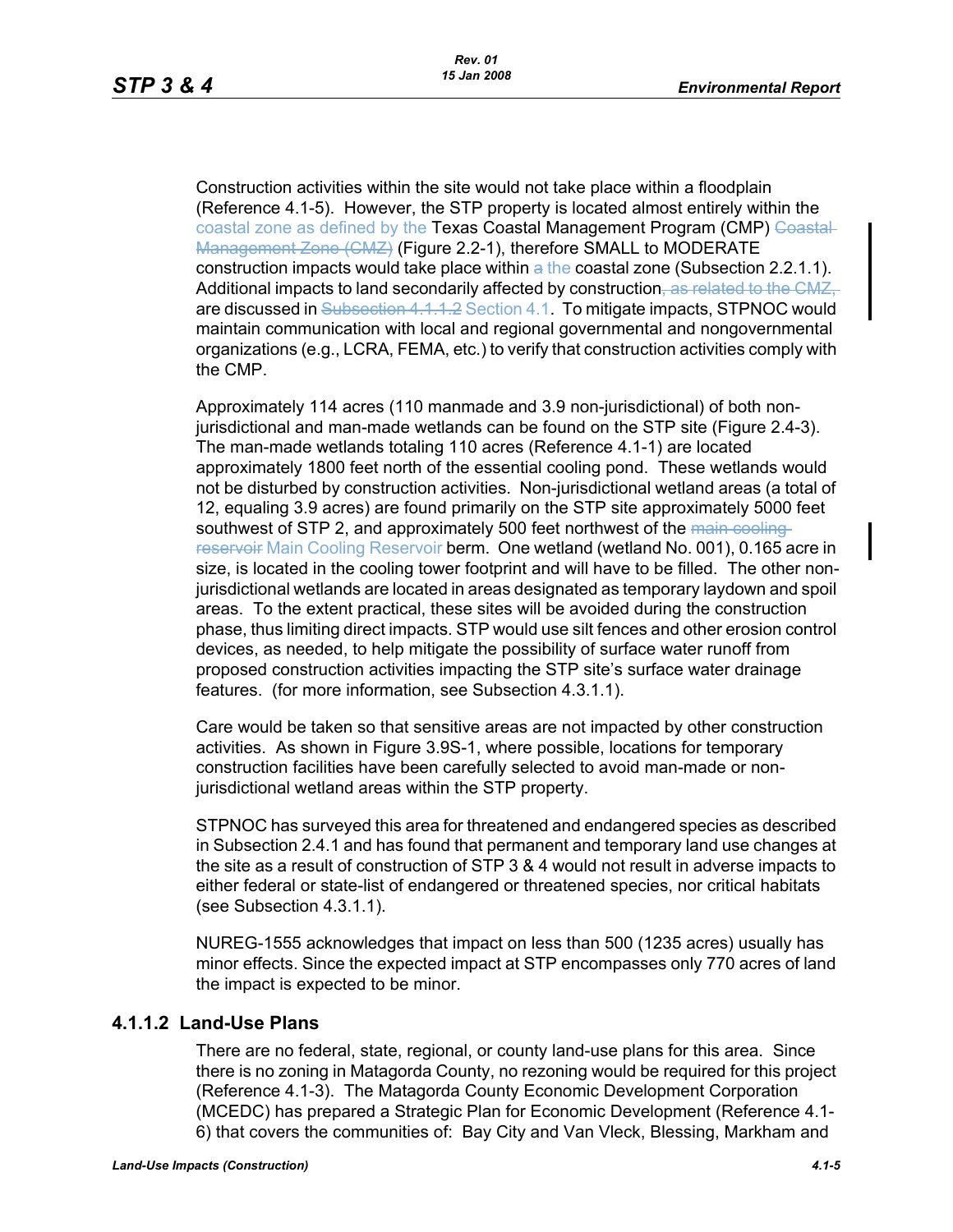Midfield, City of Matagorda, Matagorda County, Selected Rural Areas, Palacios, Sargent, and Wadsworth. The intent of the plan is to help bring new business activity to Matagorda County and actively plan for future economic development (to include planning for infrastructure needs to support economic growth). A portion of the plan also highlights the need for regional land use planning. Subsection 2.5.2.3 provides an analysis of land-use impacts attributed to potential increased population and tax revenues to Matagorda and Brazoria Counties.

STPNOC concludes that impacts to land-use planning in the vicinity would be SMALL, but would maintain communication with local and regional governmental and nongovernmental organizations to disseminate project information in a timely manner. Recipients of this information would be given the opportunity to perform their decisionmaking with the understanding that, (1) a percentage of the land converted for this construction project could be permanently dedicated to its new use and, (2) other converted land could become available for other uses upon construction completion, and they would be able to plan accordingly.

## **4.1.1.3 Site Restoration and Management Actions**

Mitigation measures, designed to lessen the impact of construction activities, would be specific to erosion control, controlled access roads for personnel and vehicular traffic, and restricted construction zones. The site preparation work would be completed in two stages. The first stage would consist of stripping, excavating, and backfilling the areas occupied by the structure and roadways. The second stage would consist of developing the site with the necessary facilities to support construction, such as construction offices, warehouses, trackwork, large unloading facilities, water wells, construction power, construction drainage, etc. In addition, temporary structures would be razed and holes would be filled. Grading and drainage would be designed to avoid erosion during the construction period.

Action would be taken to restore areas consistent with existing and natural vegetation. A total of approximately 770 acres would be required for construction facilities including permanent facility structures and laydown. To the extent possible, STP roads would be used for construction traffic. If necessary, temporary stone roads would be installed along with site grading and drainage facilities. This would permit an all weather use of the site for travel and storage of materials and equipment during construction.

Other potential environmental impacts that may be created by preconstruction and construction activities as well as associated measures and controls to limit those impacts are discussed in Section 4.6.

### **4.1.2 Transmission Corridors and Off-Site Areas**

As discussed in Subsection 2.2.2, no new off-site transmission corridors are planned for STP 3 & 4. A study completed by the Electric Reliability Council of Texas concluded that the existing transmission system from STP into Houston is acceptable with some changes to conductor size from STP to the Hillje switchyard and on some transmission lines to Houston.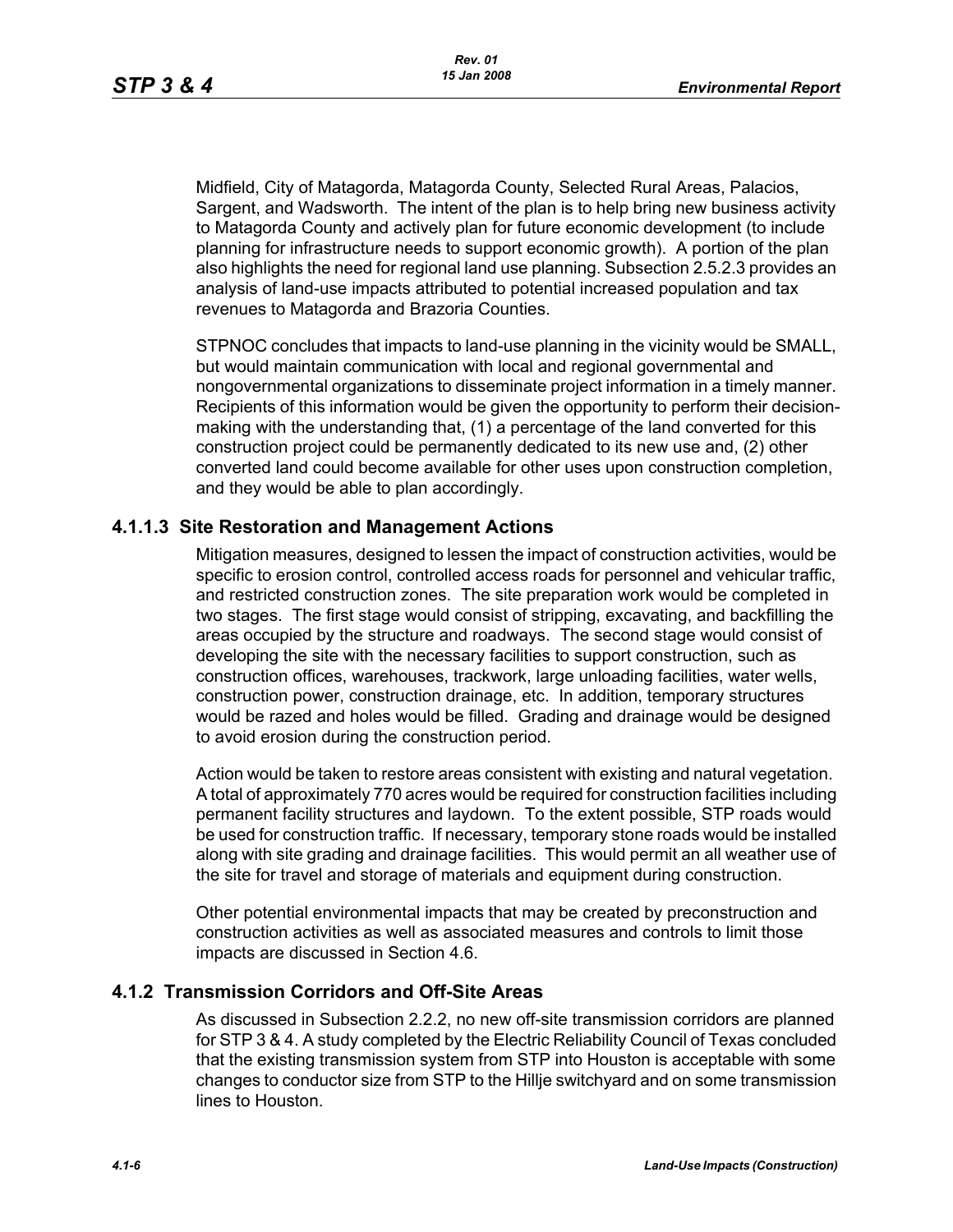Within the STP site boundary, STP 3 & 4 would require the addition of a 345 kilovolt switchyard and the rerouting of one 345 kV transmission line that is currently connected to Bay No. 1 of the existing switchyard for STP 1 & 2. The transmission lines would run from the new switchyard for STP 3 & 4, back into the switchyard for STP 1 & 2 (which would be expanded) and then run offsite. The new onsite transmission corridor right-of-way between the new switchyard for STP 3 & 4 and the existing switchyard for STP 1 & 2 would be approximately 600 feet wide and take up approximately 12 acres of land. Construction activities associated with the new onsite switchyard and connecting transmission lines would occur in areas disturbed for construction activities associated with STP 1 & 2. Therefore, STPNOC concludes that impacts would be SMALL and not warrant mitigation.

Because additional offsite transmission corridor rights-of-way would not be required as a result of construction of STP 3 & 4, STPNOC estimates that land use impacts to transmission corridors and offsite areas would be SMALL and not warrant mitigation.

# **4.1.3 Historic Properties**

Cultural resource investigations conducted in 1975 before construction of STP 1 & 2 determined that the study area did not include any resources that were listed on or eligible for listing on the National Register of Historic Places. Based on a review of the National Historic Preservation Act as applicable to the STP site, no resources of local, regional, or state significance were located in the study area. The study area in the 1975 investigations included sufficient acreage to construct two additional reactor units. Those findings and a determination that no historical properties or other significant cultural resources would be impacted by the proposed construction on STP 1 & 2 were included in the FES issued by the NRC in March 1975 (Reference 4.1-7).

Construction activities associated with STP 3 & 4 would be conducted immediately adjacent to the current STP plant on ground that was evaluated for cultural resources in 1975 and subsequently disturbed for construction activities associated with STP 1 & 2. As discussed in Subsection 2.5.3.1, it is unlikely that any historical properties or other significant cultural resources are within the area that would be impacted by construction of STP 3 & 4. A possible grave site is southeast of the lake, but it is more than four miles south-southwest of the proposed construction area. As discussed in Subsection 2.2.2.2, STP anticipates no changes to offsite corridors; therefore, there would be no impacts due to construction on the transmission corridors.

One historical property is 8.9 miles from the project site, other significant cultural resources are between 6.0 and 9.2 miles away, and 35 archaeological sites are between 4.1 and 10 miles away (Reference 4.1-8). Because the closest known cultural resource is 4.1 miles from the proposed project site, and the new reactors would be constructed next to the existing STP 1 & 2, there would be no impact to the historical cultural setting of these resources due to construction of STP 3 & 4.

STPNOC concludes that construction impacts to historical or cultural resources would be SMALL and not warrant mitigation.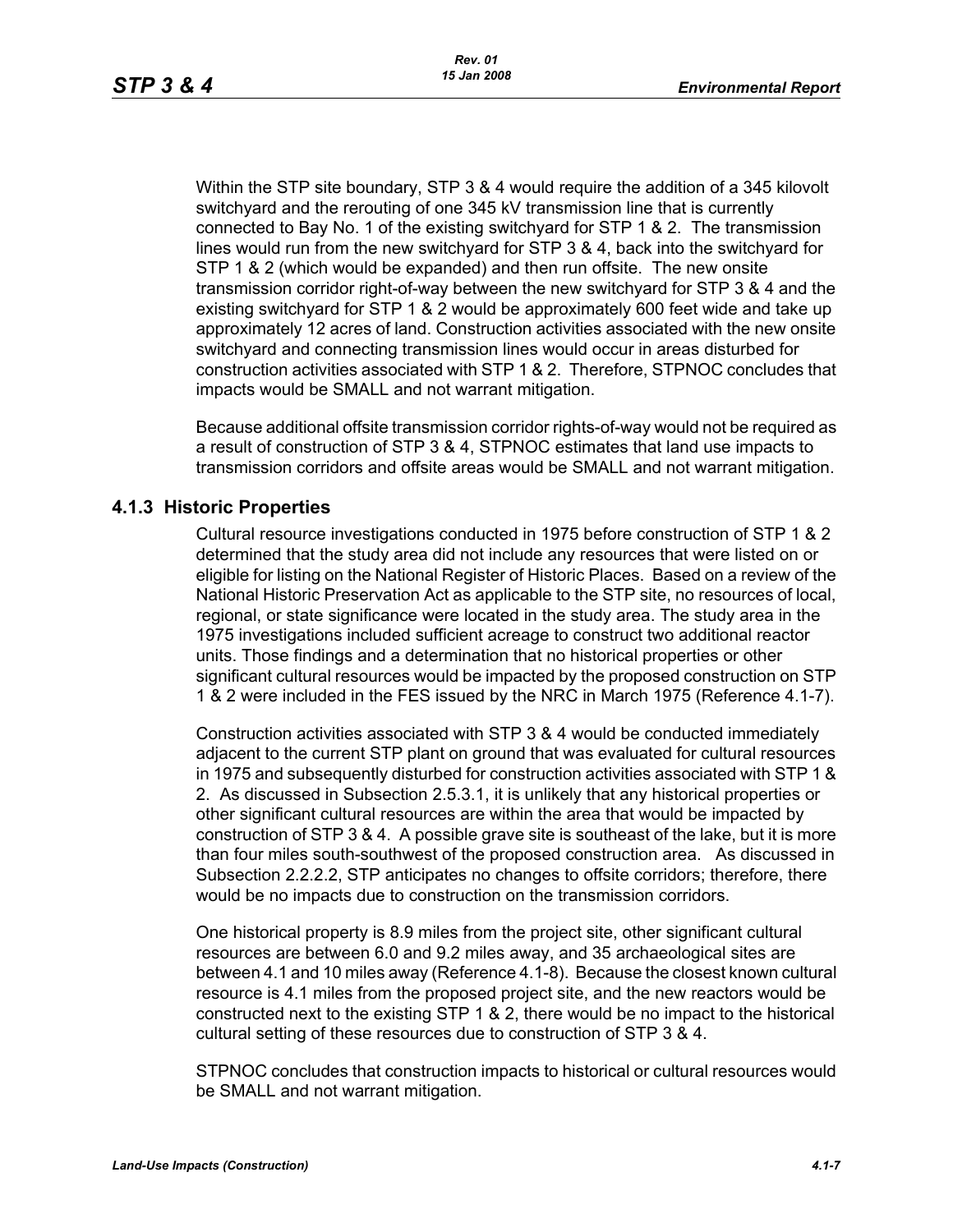The Texas Historical Commission replied on January 19, 2007 that no historic properties would be affected by STP 3 & 4 (See Appendix A [Reference 4.1-9]). During any ground-disturbing activities for the proposed project, if cultural resources are discovered, activities would cease in the vicinity of the discovery and STPNOC would consult with the Texas State Historic Preservation Office (SHPO).

## **4.1.4 References**

- 4.1-1 "2005 Annual Environmental Operating Report," STPNOC (South Texas Project Nuclear Operating Company) 2005.
- 4.1-2 United States Department of Agriculture and Natural Resources Conservation Service 2001. Soil Survey of Matagorda County, Texas. Available at http://soildatamart.nrcs.usda.gov/Manuscripts/TX321/0/ Matagorda.pdf, accessed January 16, 2007.
- 4.1-3 Texas Comptroller of Public Accounts Property Tax Division 2005. Appendix 7 – Matagorda County Appraisal District Self Evaluation Questionnaire. Available at http://www.window.state.tx.us/taxinfo/proptax/cadreports/asr/matagorda/ appendb.htm, accessed March 20, 2007.
- 4.1-4 STPNOC (South Texas Project Nuclear Operating Company) 1981. Historic Aerial Photos dated 10-28-75. 11-20-81, and undated (c. early 1980s).
- 4.1-5 "Ecological Survey Report Unit 3 and 4 Licensing Project, South Texas Project Electric Generating Station," Prepared for STP Nuclear Operating Company by ENSR Corporation, Houston, Texas, March 2007.
- 4.1-6 Matagorda County Economic Development Corporation (MCEDC) 2004, Strategic Plan for Economic Development, Matagorda County, 2005–2010.
- 4.1-7 "Final Environmental Statement for STP 1 & 2," NUREG-75/019.
- 4.1-8 "Matagorda County Project," Texas Archaeological Research Laboratory 2007. Letter with enclosures to Katherine Roxlau, TetraTech NUS, Inc., received from Jean L. Hughes, Records Conservator, Texas Archaeological Research Laboratory, University of Texas at Austin, Texas, January 19, 2007.
- 4.1-9 William Martin (Texas Historical Commission) January 19, 2007 response (stamp of approval) to letter from S. L. Dannhardt (STP) December 12, 2006 regarding STP 3 & 4.